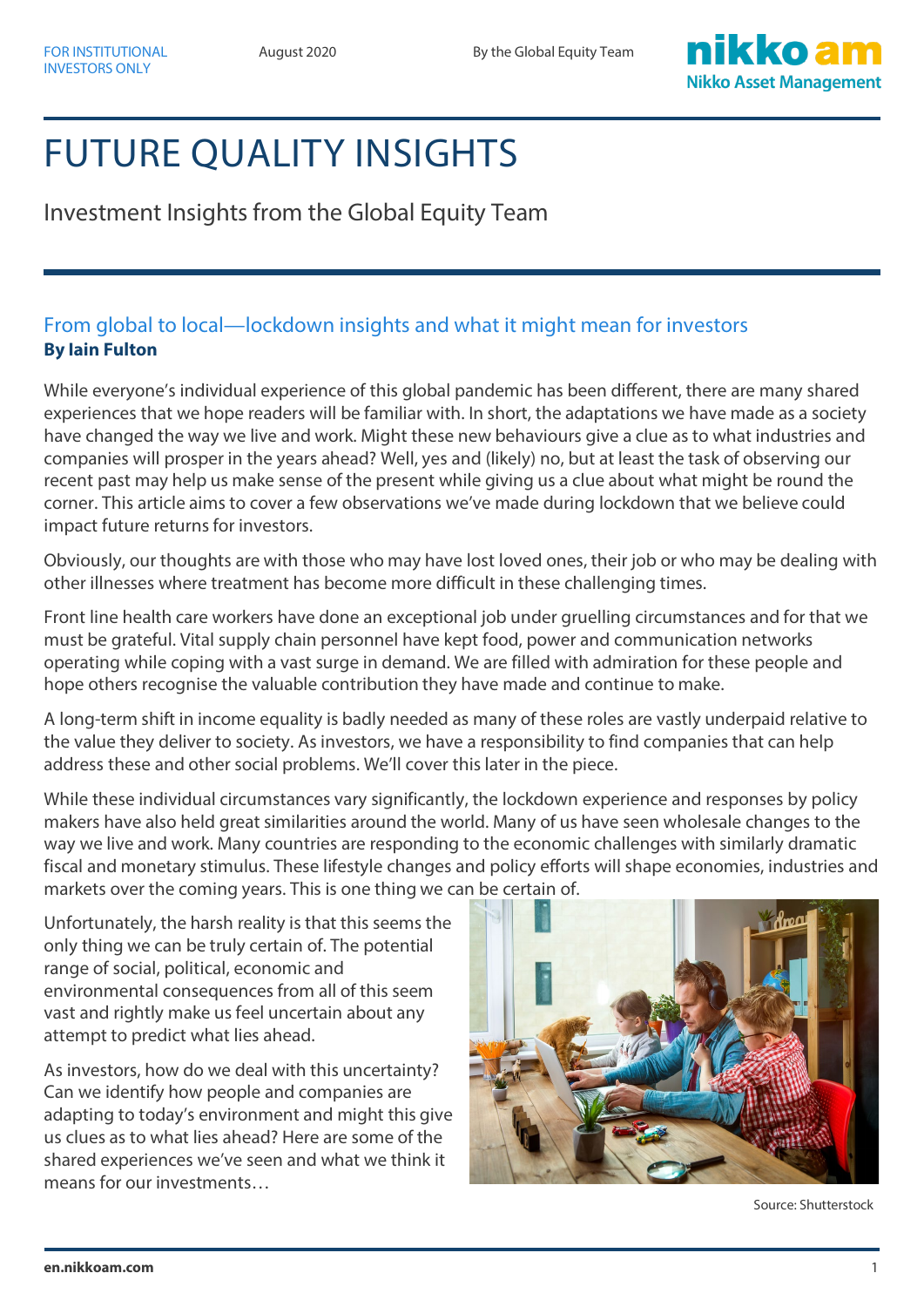# nikko am

## **Shared experience number 1: Working from home**

As investors, we can count ourselves as fortunate to still be able to work safely and effectively from home. To do this, we have relied heavily on technology. While isolated physically, we have remained connected professionally and socially to our colleagues, family and friends via video links, messaging platforms, social media and other forms of software. We've learned how to work and interact while in remote locations, and the complex task of looking after people's savings has continued throughout.

In short we have adapted the same way as many others have. Our children have used more technology for remote learning and we have all relied heavily on online platforms for shopping, entertainment and different forms of consumption. Companies have responded in kind to this unprecedented demand for technology. Cloud infrastructure and software spending has accelerated due to the surge in demand, as so many companies globally deploy a new IT infrastructure to meet the need for more flexible working in the long term.

Our portfolio has clearly benefited from this surge in demand for products and services that help us work, consume and be entertained from home. With the cloud infrastructure beneficiaries like **Microsoft, Amazon, Adobe** and **Accenture;** home delivery firms like **Amazon, Meituan Dianping** and **HelloFresh;** and video gaming businesses like **Nintendo, Tencent** and **Sony,** we have around a third of the portfolio invested in direct beneficiaries of this trend. It is possible that this all just represents a windfall and a 'pull forward' of demand. However, the scale of infrastructure roll out and the habits formed by this new pattern of consumption may make these trends longer lasting than many think. We are more wary of valuations now and have taken some profits, but we remain constructive on the duration of these trends and especially for those companies showing improving profitability within them.

# **Shared experience number 2: The importance of mental and physical health and well being**

With risk factors from the virus being increased by underlying health conditions, it is not surprising that the health and wellness trend in consumption has accelerated. As we have switched from global to extreme local living, many of us have gotten to know our own neighbours and neighbourhoods much better than we did before. We've been forced to slow down and consider what really matters to us.

Communities have pulled together in times of need and families have gathered round the dinner table in ways that they may not have done for many years (if at all!). Food has understandably been a priority for all and there has been a boom in scratch cooking as people look to save money, minimise waste and learn new



Source: Shutterstock

skills. For many, exercise has also been a key means of dealing with stress although the volume growth in the global snack category suggests this too may have been a powerful attraction for many!

The trend towards healthy living seems inexorable now, but our need to make good health outcomes affordable for all of society will be even more critical in the coming years as financial pressures increase. We remain focused on healthcare companies that can lower the cost of healthcare delivery while improving outcomes for patients. **LHC** (at home nursing care) and **Philips** (Healthcare IT) are direct beneficiaries of this trend, while **Bio-Techne, Danaher** and **LabCorp** help provide the products and services that enable

*Reference to individual stocks is for illustration purpose only and does not guarantee their continued inclusion in the strategy's portfolio, nor constitute a recommendation to buy or sell.*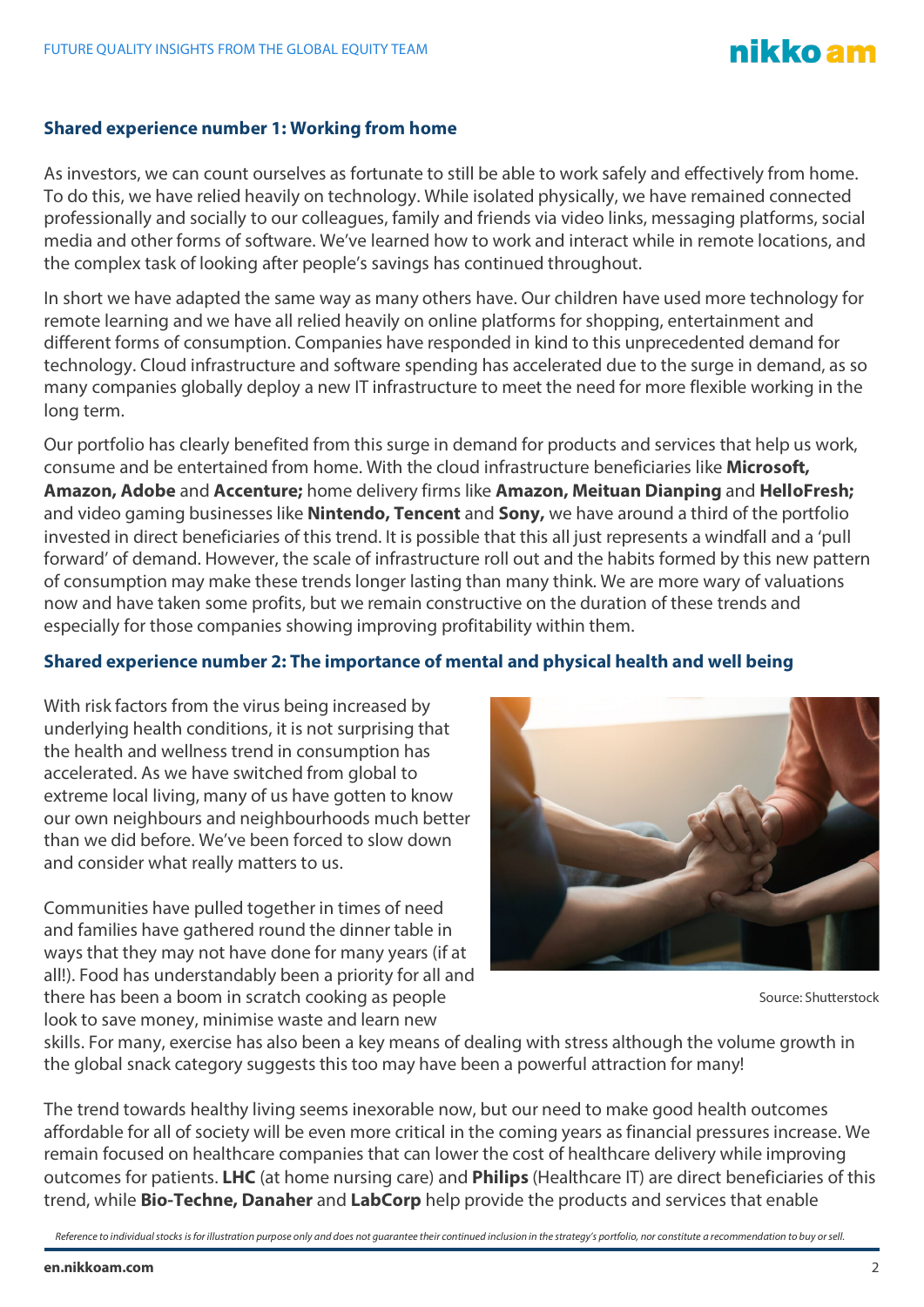

#### **Shared experience number 3: The limitations of technology and science**

Too much of a good thing can often be bad for you. While technology has been a lifeline for many during lockdown and share prices reflect this importance to our lives, we must remember that it has limitations. Could the acceleration of life online be isolating the elderly people that lockdown policies are designed to protect?



Access to IT equipment has been a major challenge for children from families at the lower end of the income scale. Could this compound an already wide gap in educational attainment? Humans are social animals and there is no real substitute for face-to-face contact and a real life atmosphere. (Anyone who has watched the digitally enhanced crowd coverage at recent sports fixtures will understand). The experience can be hollow and can leave you questioning what really happened. Likewise, social media and 24-hour rolling news coverage puts everything in black and white. The narrative creates an insatiable demand for "heroes and villains". In the UK, it could be argued that this fear of making a wrong decision and being cast as the villain

nikko am

Source: Shutterstock

led our politicians to place too much emphasis on the complex modelling of behavioural scientists.

Modelling from a small data set gives a large scope for error and it can be argued that while decision makers waited for data to confirm a trend, the resulting delay allowed the virus to take greater hold leading to a worse public health outcome, longer lockdown and greater economic damage.

Many of these early models were found to be sadly lacking. The problem was not their use; it was likely that we didn't pay enough attention to their assumptions and limitations. We need our political decision makers to do exactly that—make difficult decisions based on available evidence. The outcome is highly uncertain and mistakes will be made, but arguably the fear of retribution (via social media?) can cause decision making to be too slow and not conservative enough in the UK's case.

So, what does this insight mean for investment and our portfolio? The political consequences of the pandemic are likely to be substantial. There is a great need for increasing income inequality to be addressed while the environmental challenges we face are large. There is every chance that fiscal policy will move in a more socially populist and environmentally friendly direction, while taxation will likely be directed at addressing the income divide.

The ramifications of this are unclear and there is more work for us to do in this area. For now, we have around 10% of the portfolio invested in companies that offer environmentally-friendly solutions in construction and power infrastructure, such as **SolarEdge, Schneider** and **Kingspan,** and in clean air we own **Daikin, Woodward** and **Johnson Matthey.** The long-term prospects of companies in these areas seem underappreciated today and we are hopeful that we will find more quality companies in these industries going forward.

Reference to individual stocks is for illustration purpose only and does not guarantee their continued inclusion in the strategy's portfolio, nor constitute a recommendation to buy or sell.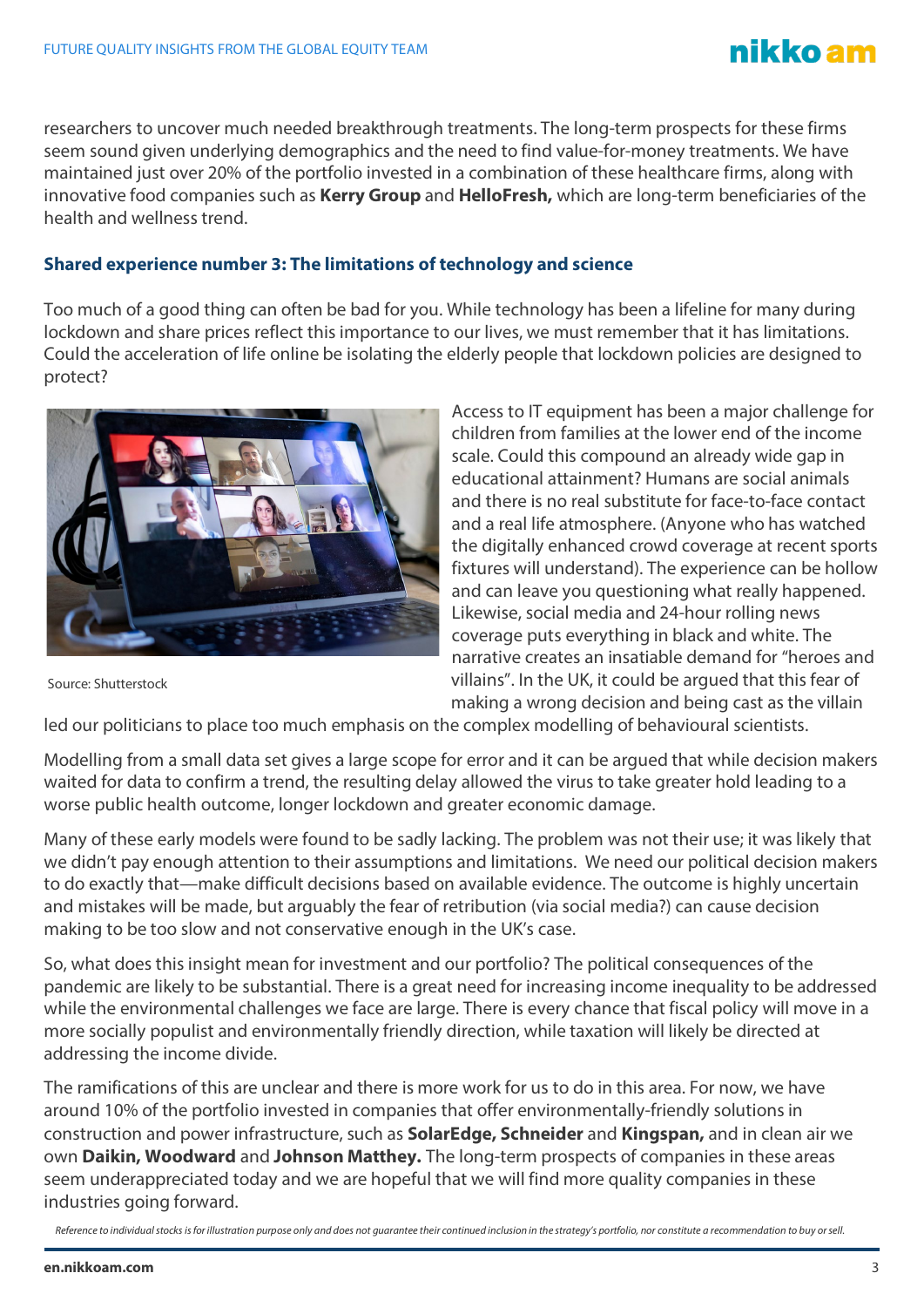

# **Conclusion**

These are only a few observations that we can reasonably make from our time in lockdown. Technology adoption should continue apace, but we must be aware of its limits. Algorithms will not solve the problems facing society—people will. The corporate sector must become part of the solution not part of the problem. We are investing behind the people and companies that we think can make the difference to deliver better, more affordable healthcare outcomes for all and those that are providing cleaner solutions in power infrastructure and air quality. As investors, we need to take more responsibility for ensuring the companies we invest in are governed in ways that promote an improved social outcome also. The path ahead is uncertain but we believe concentrating on these fundamentals can help give the best outcome possible for our clients.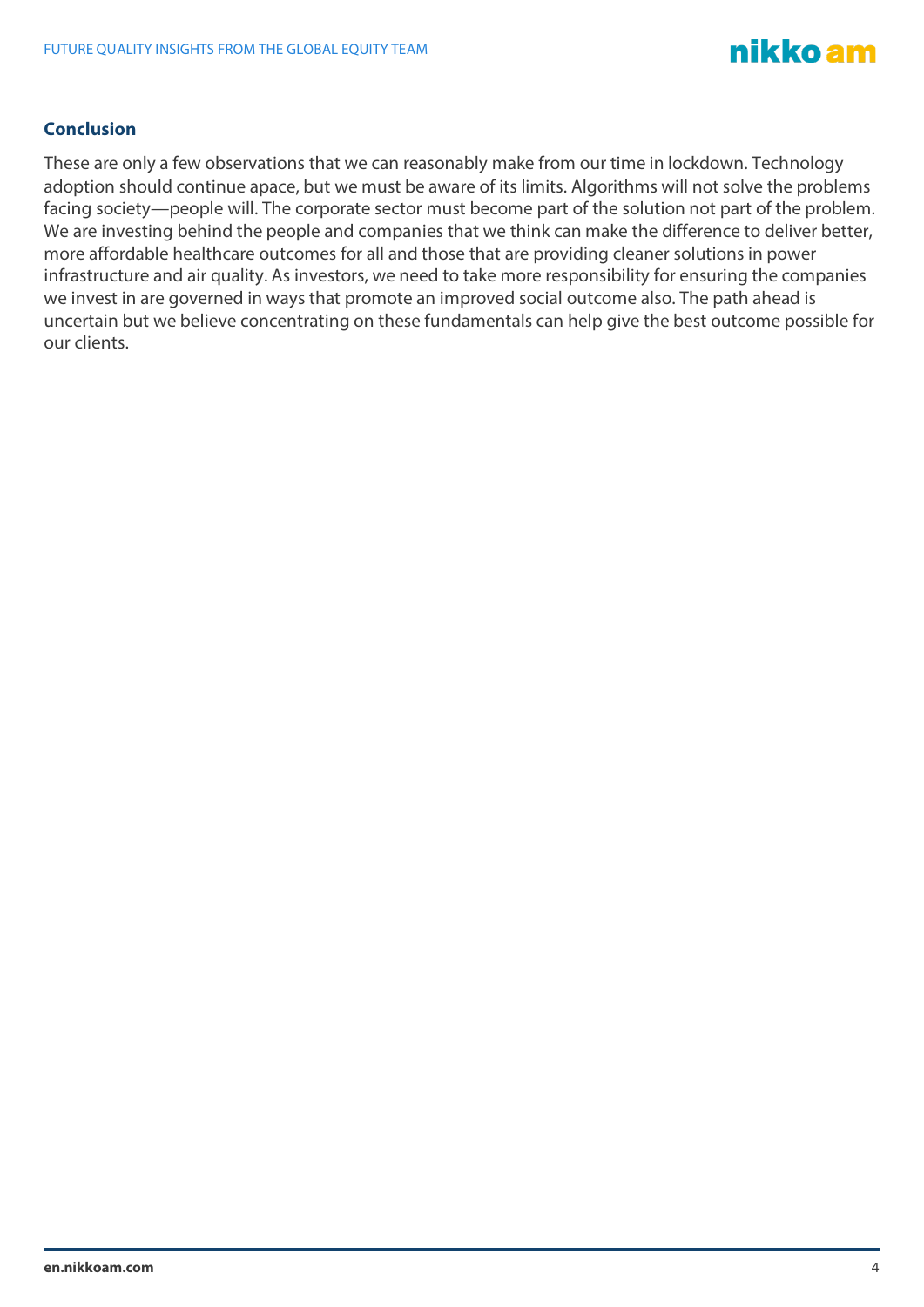# Global Equity Strategy Composite Performance to Q2 2020



#### \*The benchmark for this composite is MSCI All Countries World Index. The benchmark was the MSCI All Countries World Index ex AU since inception of the composite to 31 March 2016. Inception date for the composite is 01 October 2014. Source: MSCI. Returns are based on Nikko AM Global's (hereafter referred to as the "Firm") Global Equity Strategy Composite returns. The Firm claims compliance with the Global Investment Performance Standards (GIPS®) and has prepared and presented this report in compliance with the GIPS. Returns for periods in excess of 1 year are annualized. Returns are AUD based and are calculated gross of advisory and management fees, custodial fees and withholding taxes, but are net of transaction costs and include reinvestment of dividends and interest. Past performance does not guarantee future returns. For more details, please refer to the performance disclosures found at the end of this document. Data as of 30 June 2020.

# Nikko AM Global Equity: Capability profile and available strategies (as at 30 June 2020)

| Available strategies        | Global ACWI, Global EAFE, Global Developed, Global ex specific country, Sharia, Dividend            |                   |
|-----------------------------|-----------------------------------------------------------------------------------------------------|-------------------|
| Available vehicles          | UCITS-SICAV, Country domiciled mutual funds, unit trusts, investment trusts and segregated accounts |                   |
| Key Features of Global ACWI | <b>Current Positioning</b>                                                                          | <b>Guidelines</b> |
| Investment Objective        | +3% vs MSCI AC World                                                                                |                   |
| No. of holdings             | 41                                                                                                  | $40 - 50$         |
| Active share                | 89.94%                                                                                              | 90-95%            |
| Cash                        | $0.7\%$                                                                                             | $0 - 3\%$         |

Past performance is not indicative of future performance.

This is provided as supplementary information to the performance reports prepared and presented in compliance with the Global Investment Performance Standards (GIPS®). Nikko AM Representative Global Equity account. Source: Nikko AM, FactSet.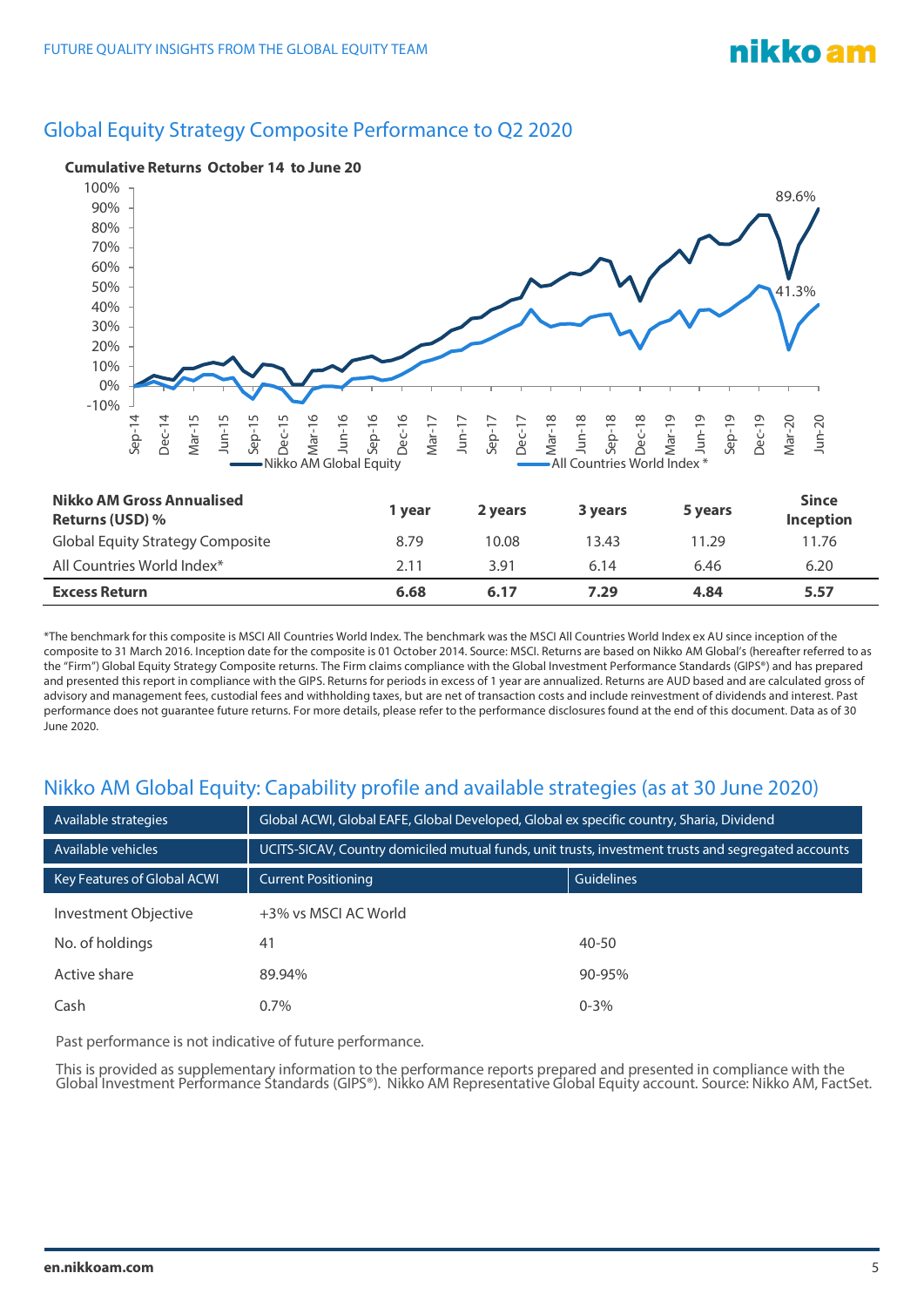# nikko am



# Nikko AM Global Equity Team

This Edinburgh based team provides solutions for clients seeking global exposure. Their unique approach, a combination of Experience, Future Quality and Execution, means they are continually "joining the dots" across geographies, sectors and companies, to find the opportunities that others simply don't see.

#### **Experience**

Our five portfolio managers have an average of 23 years' industry experience and have worked together as a Global Equity team for eight years. Two portfolio analysts, Michael Chen and Ellie Stephenson joined in 2019 and are the first in a new generation of talent on the path to becoming portfolio managers. The team's deliberate flat structure fosters individual accountability and collective responsibility. It is designed to take advantage of the diversity of backgrounds and areas of specialisation to ensure the team can find the investment opportunities others don't.

#### **Future Quality**

The team's philosophy is based on the belief that investing in a portfolio of "Future Quality" companies will lead to outperformance over the long term. They define "Future Quality" as a business that can generate sustained growth in cash flow and improving returns on investment. They believe the rewards are greatest where these qualities are sustainable and the valuation is attractive. This concept underpins everything the team does.

#### **Execution**

Effective execution is essential to fully harness Future Quality ideas in portfolios. We combine a differentiated process with a highly collaborative culture to achieve our goal: high conviction portfolios delivering the best outcome for clients. It is this combination of extensive experience, Future Quality style and effective execution that offers a compelling and differentiated outcome for our clients.

# About Nikko Asset Management

With USD 235.4 billion\* under management, Nikko Asset Management is one of Asia's largest asset managers, providing high-conviction, active fund management across a range of Equity, Fixed Income, Multi-Asset and Alternative strategies. In addition, its complementary range of passive strategies covers more than 20 indices and includes some of Asia's largest exchange-traded funds (ETFs).

\*Consolidated assets under management and sub-advisory of Nikko Asset Management and its subsidiaries as of 30 June 2020.

# Risks

**Emerging markets risk** - the risk arising from political and institutional factors which make investments in emerging markets less liquid and subject to potential difficulties in dealing, settlement, accounting and custody.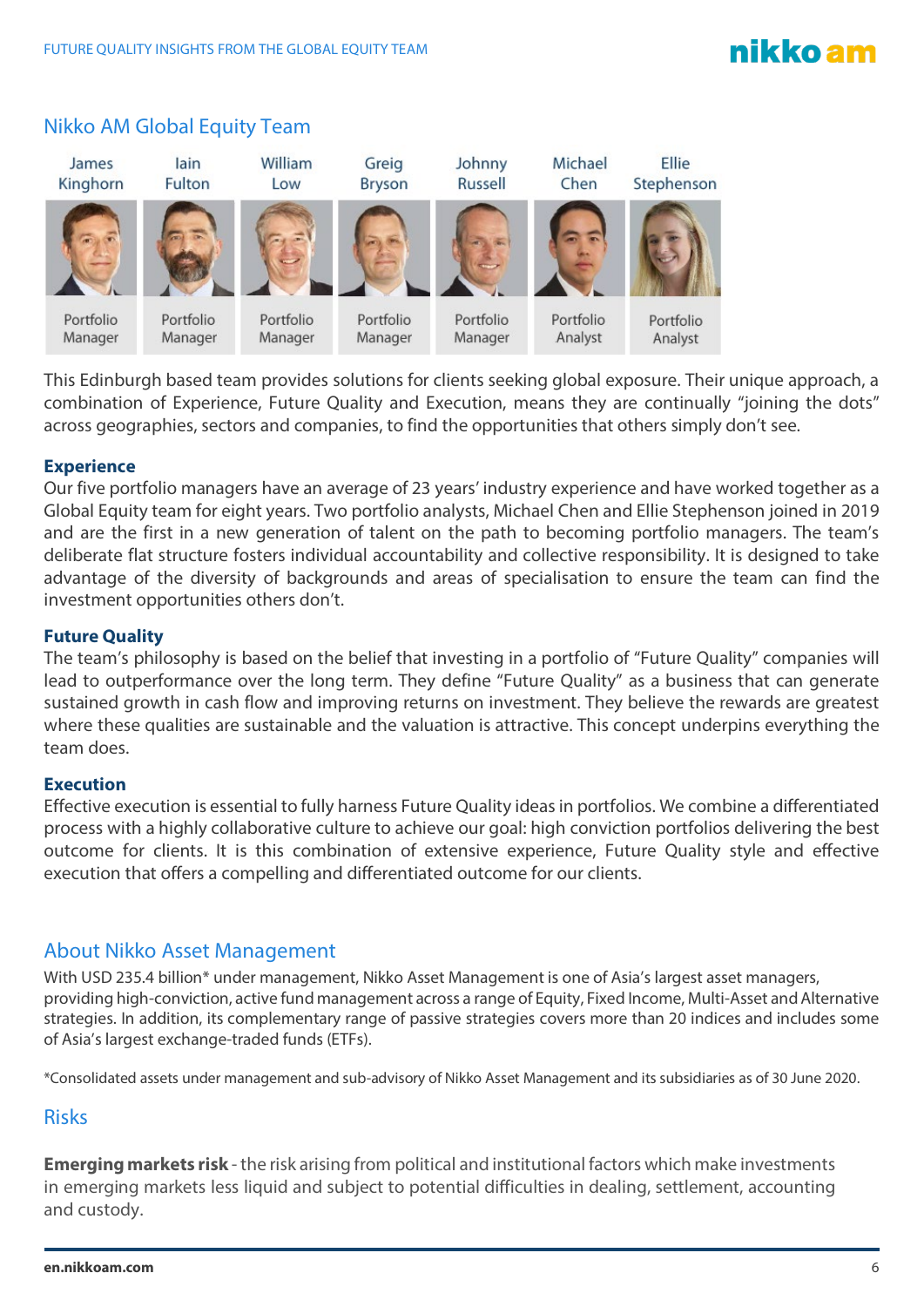

**Currency risk** - this exists when the strategy invests in assets denominated in a different currency. A devaluation of the asset's currency relative to the currency of the Sub-Fund will lead to a reduction in the value of the strategy.

**Operational risk** - due to issues such as natural disasters, technical problems and fraud.

**Liquidity risk** - investments that could have a lower level of liquidity due to (extreme) market conditions or issuer-specific factors and or large redemptions of shareholders. Liquidity risk is the risk that a position in the portfolio cannot be sold, liquidated or closed at limited cost in an adequately short time frame as required to meet liabilities of the Strategy.